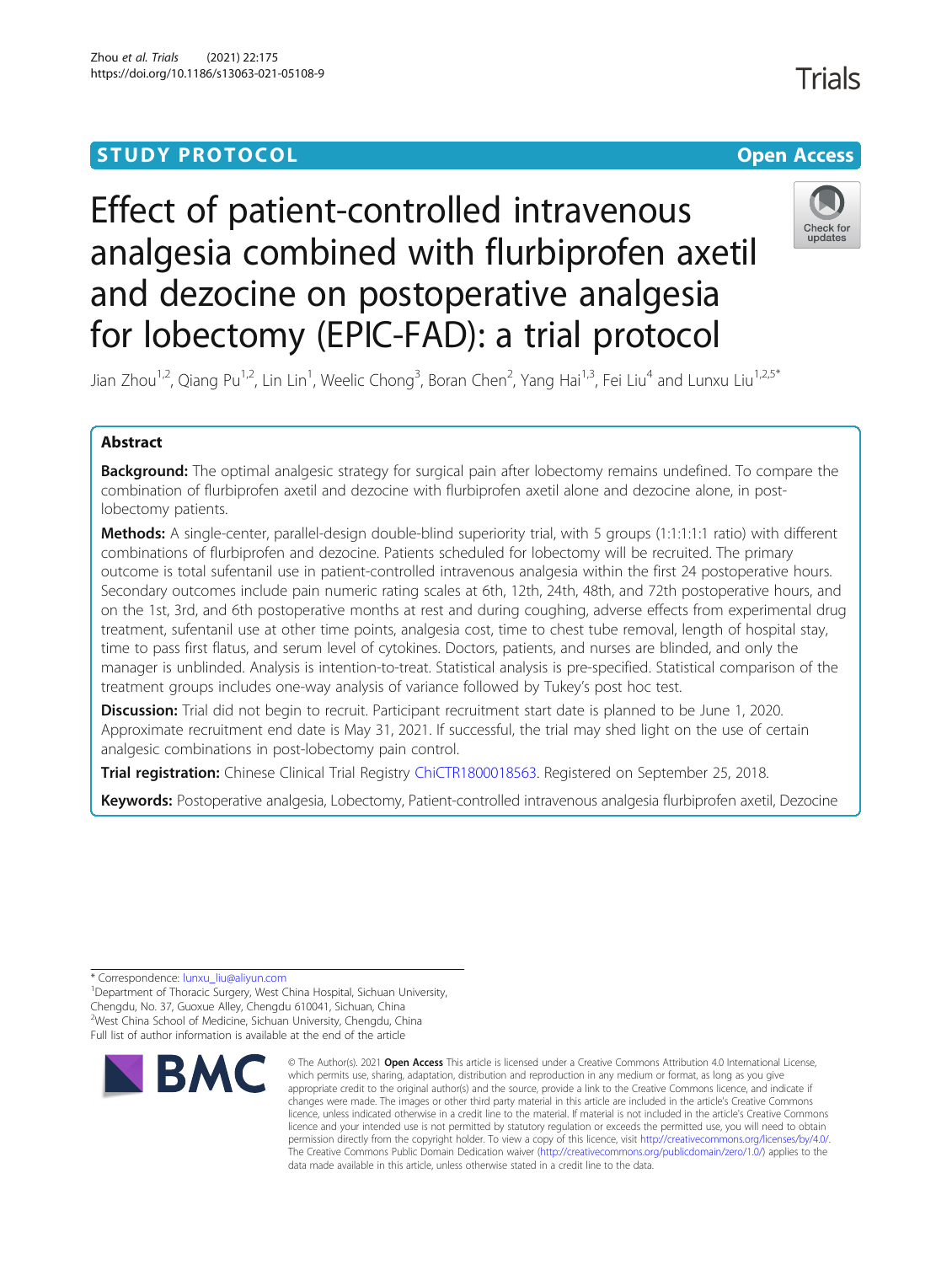# <span id="page-1-0"></span>Background

Postoperative pain is one of the most common complications after surgery [[1\]](#page-7-0). As observed in the US population, 86% of patients experienced postoperative pain and 74% persisted after discharged [[2\]](#page-7-0). Less than half of the patients reported adequate pain relief, which suggests that management is far from sufficient [[3\]](#page-7-0). Specifically, postoperative pain adversely leads to insufficient coughing, immobility, and malnutrition among patients with lobectomy, which could result in prolonged functional recovery  $[4, 5]$  $[4, 5]$  $[4, 5]$  $[4, 5]$ .

Various perioperative interventions and management strategies have been developed to manage postoperative pain [[6\]](#page-7-0). These include (1) patient-controlled intravenous analgesia (PCIA), which enables patient-oriented drug use [\[7](#page-7-0)]; (2) conventional intravenous injection [\[8](#page-7-0)]; (3) oral analgesic medications [[9\]](#page-7-0); (4) epidural analgesia [[10\]](#page-7-0); (5) paravertebral blockade [[11\]](#page-7-0); (6) surgical wound infiltration [[12](#page-7-0)]; (7) transdermal therapeutic system [\[13](#page-7-0)], etc. Opioids are among the mostly prescribed medications, whereas non-steroidal anti-inflammatory drugs (NSAIDs) are usually recommended for multimodal analgesic therapy [[14](#page-7-0), [15\]](#page-7-0). Over the past few years, the combined use of different analgesics for postoperative pain management has increasingly attracted the attention of surgeons and researchers [[16\]](#page-7-0). In China, dezocine is one of the most widely used opioids for postoperative pain relief, far superseding use of morphine for pain control [\[17](#page-7-0)]. Wu et al. conducted a randomized controlled trial (RCT) recruiting 60 thoracotomy patients and found that the combination of dezocine and morphine had better analgesic effects and less adverse effects over using dezocine alone [\[18\]](#page-7-0). Flurbiprofen axetil is one of the NSAIDs applied in this clinical setting as well [[19\]](#page-7-0). As Wu et al. demonstrated in patients with cancer, opioids incorporating with flurbiprofen axetil yielded better pain relief and reducing drug consumption in comparison to opioids alone [[20\]](#page-7-0). Flurbiprofen axetil and dezocine have different analgesia mechanisms. The former inhibits prostaglandins release to reduce the sensitivity of local pain receptors, while the latter acts on the  $\kappa$  opioid receptor in the central nerve system [[17,](#page-7-0) [19](#page-7-0)]. However, the benefit of this combined regimen was not tested in pain control after lobectomy. On the basis of our preliminary clinical observations, we proposed that a combination of flurbiprofen axetil and dezocine may elicit a synergistic antinociceptive effect, which allows for reduced drug intake of each constituent drug and ultimately less adverse effects. Thus, we conduct this RCT to identify the efficacy and safety of flurbiprofen axetil combined with dezocine on pain management after lobectomy.

# Methods and analysis

#### Trial design

This is a prospective, randomized, double-blind, parallelcontrolled, and superiority trial (Fig. 1), which follows the SPIRIT reporting guideline (see Additional file [1](#page-6-0)). The time schedule of enrolment, intervention, and follow-up were summarized in the SPIRIT figure (Fig. [2\)](#page-2-0).

#### Study objective

The primary objective of this study is to compare the synergistic antinociceptive efficacy and the resultant decrease of adverse effects among different combinations

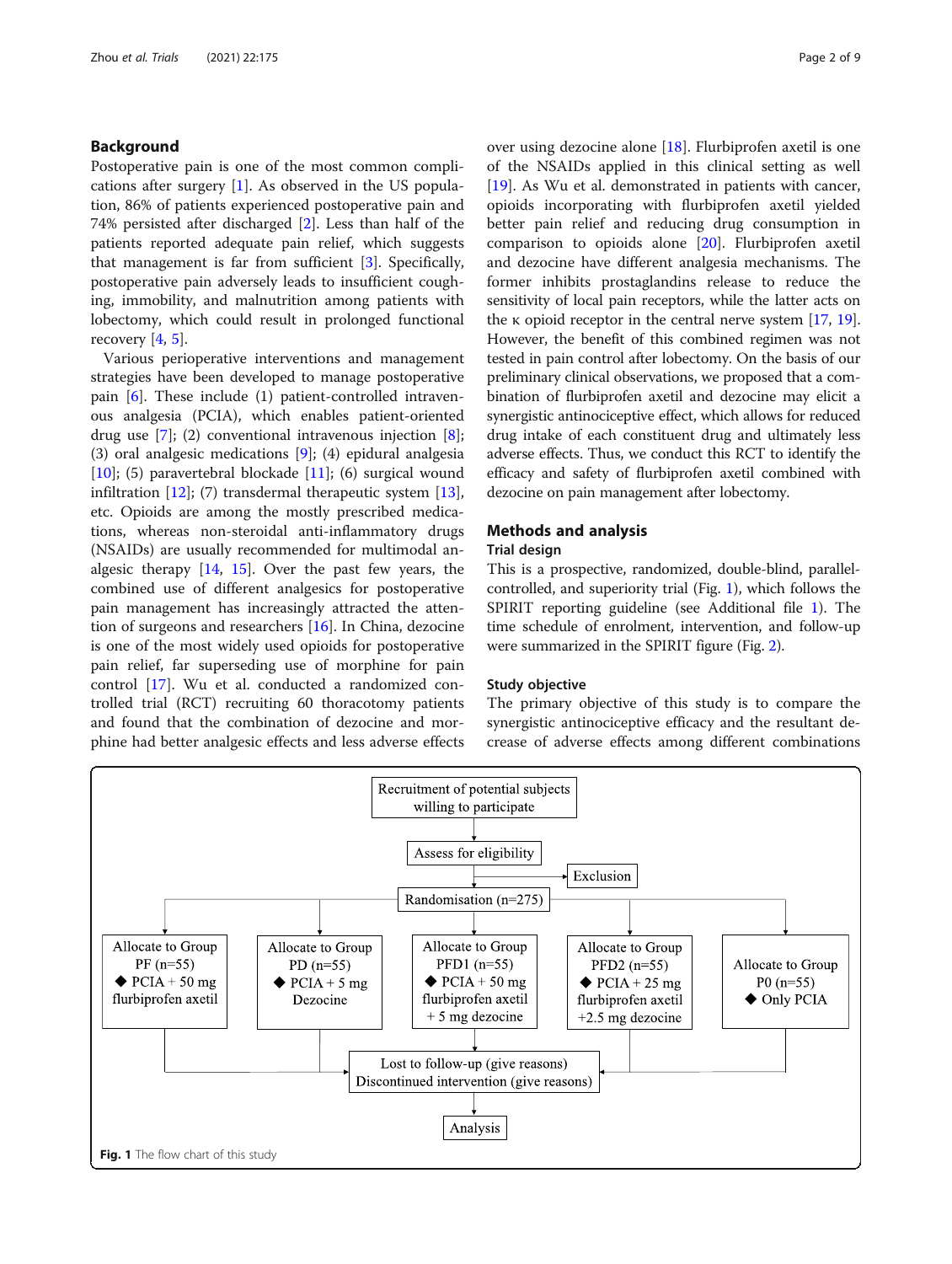<span id="page-2-0"></span>

|                            | <b>Study Period</b>    |            |       |              |                              |     |     |              |                           |   |                |    |                           |
|----------------------------|------------------------|------------|-------|--------------|------------------------------|-----|-----|--------------|---------------------------|---|----------------|----|---------------------------|
|                            | Enrolment              | Allocation | LB    | LE           | Post-allocation (in-patient) |     |     |              |                           |   | Out-patient    |    | Closeout                  |
| Timepointa                 | -1 week to<br>$-1$ day | $-3h$      | $-3h$ | $\mathbf{0}$ | 6h                           | 12h | 24h | 48h          | 72h                       | D | 1 <sub>m</sub> | 3m | 6 <sub>m</sub>            |
| Enrolment:                 |                        |            |       |              |                              |     |     |              |                           |   |                |    |                           |
| Eligibility screen         | Χ                      |            |       |              |                              |     |     |              |                           |   |                |    |                           |
| Informed consent           | Χ                      |            |       |              |                              |     |     |              |                           |   |                |    |                           |
| Allocation                 |                        | X          |       |              |                              |     |     |              |                           |   |                |    |                           |
| Lobectomy                  |                        |            | X     | X            |                              |     |     |              |                           |   |                |    |                           |
| Interventions              |                        |            |       |              |                              |     |     |              |                           |   |                |    |                           |
| Intervention P0            |                        |            |       |              |                              |     |     |              |                           |   |                |    |                           |
| <b>Intervention PF</b>     |                        |            |       |              |                              |     |     |              |                           |   |                |    |                           |
| <b>Intervention PD</b>     |                        |            |       |              |                              |     |     |              |                           |   |                |    |                           |
| <b>Intervention PFD1</b>   |                        |            |       |              |                              |     |     |              |                           |   |                |    |                           |
| Intervention PFD2          |                        |            |       |              |                              |     |     |              |                           |   |                |    |                           |
| Assessments                |                        |            |       |              |                              |     |     |              |                           |   |                |    |                           |
| <b>NRS</b>                 |                        |            |       |              | X                            | X   | X   | X            | $\boldsymbol{\mathsf{X}}$ |   | Χ              | X  | $\boldsymbol{\mathsf{X}}$ |
| Sufentanil usage           |                        |            |       |              | Χ                            | X   | Χ   | $\mathsf{X}$ | $\mathsf{\chi}$           |   |                |    |                           |
| Serum cytokine             |                        |            |       |              |                              |     | Χ   |              |                           |   |                |    |                           |
| Time to chest tube removal |                        |            |       |              |                              |     | X   | X            | $\pmb{\mathsf{X}}$        | X |                |    |                           |
| Time to pass first flatus  |                        |            |       |              |                              |     | X   | X            | $\mathsf{X}$              | X |                |    |                           |
| Length of hospital stay    |                        |            |       |              |                              |     |     |              |                           | X |                |    |                           |
| Cost of analgesia          |                        |            |       |              |                              |     |     |              |                           | Χ |                |    |                           |
| AE                         |                        |            |       | X            | Χ                            | Χ   | X   | X            | $\pmb{\chi}$              | X |                |    |                           |

 $LB =$  Lobectomy begins,  $LE =$  Lobectomy ends,  $D =$  Discharge,  $AE =$  Adverse events

aTimepoints are established based on hours post-op, not on allocation.

Fig. 2 Schedule of enrolment, interventions, and assessments

of flurbiprofen axetil and dezocine in patients after lobectomy. The analgesia efficacy was assessed with the consumption of sufentanil in PCIA (evaluated at 6th, 12th, 24th, 48th, and 72th postoperative hours) and the score of numeric rating scales (evaluated at the 6th, 12th, 24th, 48th, and 72th postoperative hours and 1st, 3rd, and 6th postoperative months). The adverse effects were assessed by the incidence of treatment-related adverse effects.

# Study setting

This study will be conducted on patients undergoing lobectomy in the Department of Thoracic Surgery, West China Hospital, Sichuan University. This institution is a public academic hospital located in the western China, which ranked at the 1st (in China) and the 25th (all over the world) in the Nature Index 2020 Tables in Healthcare Institutions [\[21](#page-7-0)].

# Recruitment

# **Participants**

Patients eligible for the trial must comply with all the inclusion criteria and do not meet any exclusion criterion before enrolment. To achieve adequate participant enrolment, all physicians in the thoracic department of the hospital are informed of the trial, and to contact the trial coordinator if they encounter potential eligible patients. All the included patients will sign an informed consent form, which should contain (1) detailed information of the study design, (2) benefits of participating, (3) risk of respiratory and circulatory depression, and (4) remedial action for patients who experienced any harms of the intervention. A trained individual researcher will obtain informed consent from the patient, in a separate setting from the trial coordinator.

# Inclusion criteria

Patients who, at the time of enrolment, meet all the following criteria, are eligible for the study:

- 1. Patients aged between 18 and 70
- 2. Patients undergoing planned lobectomy
- 3. ASA risk class of I–II
- 4. Ability to sign an informed consent form
- 5. Ability to understand all the study procedures and communicate clearly with the researchers and staff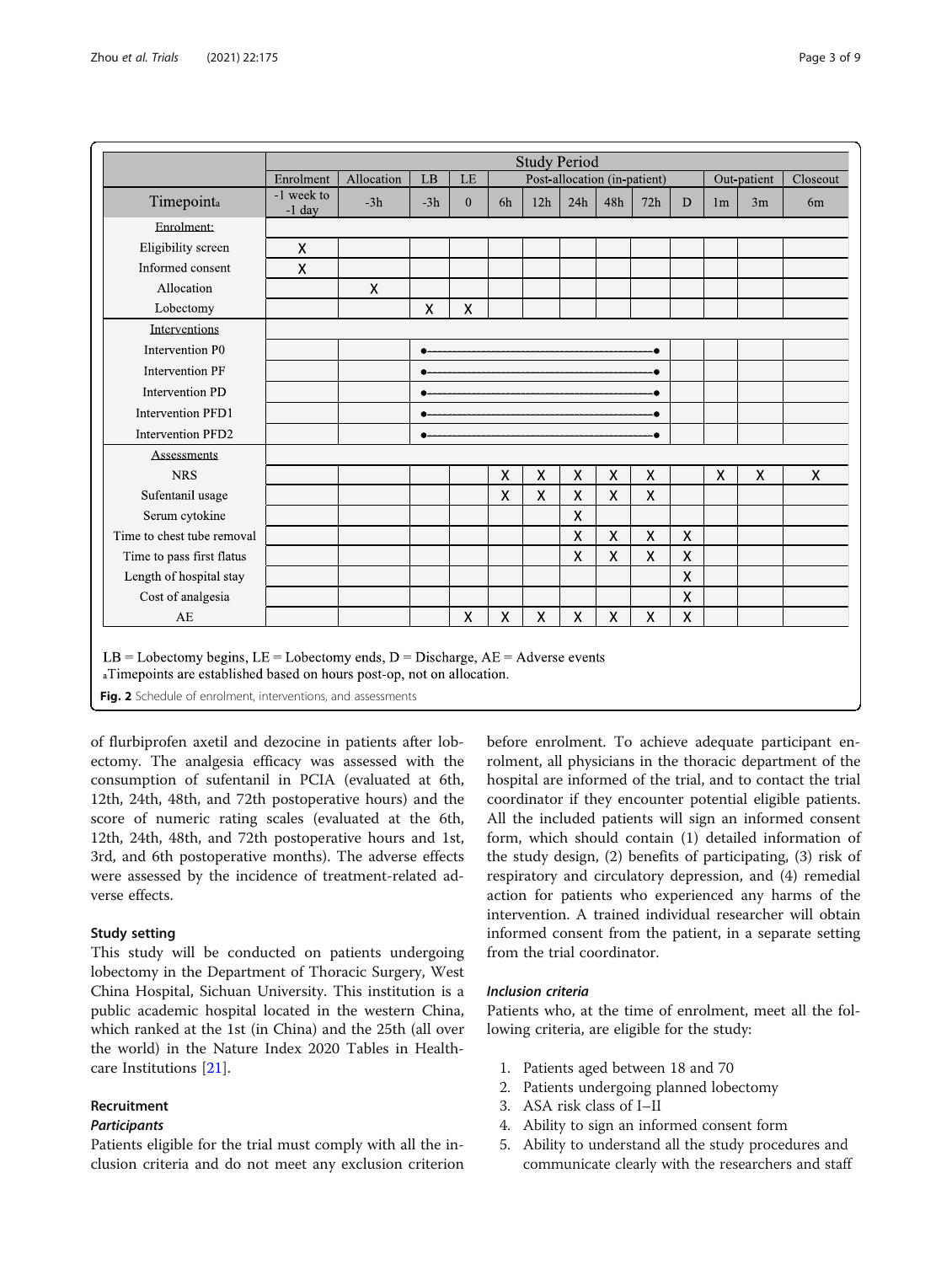#### Exclusion criteria

Patients who, at the time of enrolment, meet any of the following criteria are not eligible for the study:

- 1. Body mass index  $(BMI) > 30$  kg/m<sup>2</sup>
- 2. Last smoked < 2 weeks prior to surgery for current smokers
- 3. Pregnant or breastfeeding females (females aged 18 to 55 will receive pregnancy test)
- 4. Hepatic (presence of  $\geq$  3 times the reference value of alanine aminotransferase/aspartate aminotransferase), renal (undergoing renal replacement therapy before surgery), or cardiac (the left ventricular ejection fraction < 30%) dysfunction [\[22](#page-7-0), [23](#page-7-0)]
- 5. History of gastrointestinal disease (e.g., peptic disease, intestinal perforation)
- 6. Severe or unstable mental illness (presence of mental illness in International Classification of Diseases-10 diagnosis groups F2, F3, F4, F5, or F6) [\[24\]](#page-7-0)
- 7. Severe or unstable physical conditions in which the selective surgery would not be considered (e.g., cerebral stroke, cardiac ischemia, congestive heart failure, hepatic failure, grade 3 hypertension)
- 8. Patient with known allergies to opioids or NSAIDs
- 9. Current or recent (within 1 month prior to surgery) administration of opioids or NSAIDs.
- 10. Intake of any analgesics within 48 h prior to surgery
- 11. History of alcohol, opioids or other drugs abuse, or chronic use of opioids
- 12. Patients with contradictions to the use of PCIA
- 13. Preoperative pain diagnosis (e.g., chronic pain, cancer-causing pain in site of surgery)
- 14. Emergency surgery
- 15. Reoperations for severe postoperative complications (e.g., severe bleeding, bronchopleural fistula)

#### Drop-out criteria

Patients will be able to drop out at any time of this study under the following circumstance:

- 1. After recruitment, the condition of the patient changes, and the surgeon in charge confirms that emergency surgery is needed.
- 2. Patients can request a withdrawal to terminate the experimental treatment due to any personal reasons at any stage after recruitment.
- 3. Any protocol violations occur.

# Randomization and blinding

We will perform the randomization by assigning candidates to 5 groups (Fig. [1\)](#page-1-0) based on computer-generated random numbers shortly prior to the surgery. In order to maintain allocation concealment, the randomly-generated group name will be printed and placed in consecutively numbered, separate sealed opaque envelopes which will be only opened once a patient is deemed eligible. When receiving a patient who meets the inclusion criteria, an unblinded trial manager will assign the participant to a group according to the number in the envelope.

All the drugs will be packed with the same outlook by a research pharmacist who is blind to the allocation of patients. The investigators, treating doctors and nurses, as well as the study participants are blinded to the allocation of the participants, while the project manager remains unblinded. In case of unexpected emergency circumstances, the randomization and allocation will be disclosed to the investigator. The blinding will be discontinued after all data analyses are completed. If unblinding occurs, the participants will discontinue the study medication and a complete report will be made.

#### Sample size

We estimated the sample size based on one-way analysis of variance (ANOVA) of total consumption of sufentanil in PCIA within the first 24 postoperative hours in group PD and group P0. The estimated consumptions of sufentanil in PCIA within the first 24 postoperative hours were 63 and 71 μg in group PD and group P0, respectively [\[25](#page-7-0)]. Standard deviations of each group were estimated as 1.15, and effect size of 0.67 was calculated [\[25](#page-7-0)]. The numbers of participants will allow a 5% chance of type I error and have 95% power. The sample size of 49 in each group was calculated by using G\*Power (Software Version 3.1.3, University of Düsseldorf, Germany). Based on prior experience at our center, we set the dropout rate as 10% to account for the inability to complete the treatment, data errors, loss to follow-up, and other unanticipated study problems. The adjusted sample size for each group is 55. Thus, this study needs to recruit a total of 275 participants.

#### Intervention

A total of 275 subjects who are scheduled for lobectomy will be recruited in our study according to inclusion and exclusion criteria. All patients are equally allocated into 5 groups: Group P0: only PCIA, Group PF: PCIA + flurbiprofen axetil, Group PD: PCIA + dezocine, Group PFD1: PCIA + flurbiprofen axetil+ dezocine, and Group PFD2: PCIA + flurbiprofen axetil (half-dose) + dezocine (half-dose).

All the participants will receive electronic PCIA as the basic component of postoperative pain management once awake after anesthesia. The PCIA drug formulation is 1 μg/mL of sufentanil citrate (Yichang Humanwell Pharmaceutical Co., Ltd., Yichang, China), 15 mg of tropisetron hydrochloride (Jiangsu Hengrui Medicine Co., Ltd., Jiangsu, China), and 200 μg of dexmedetomidine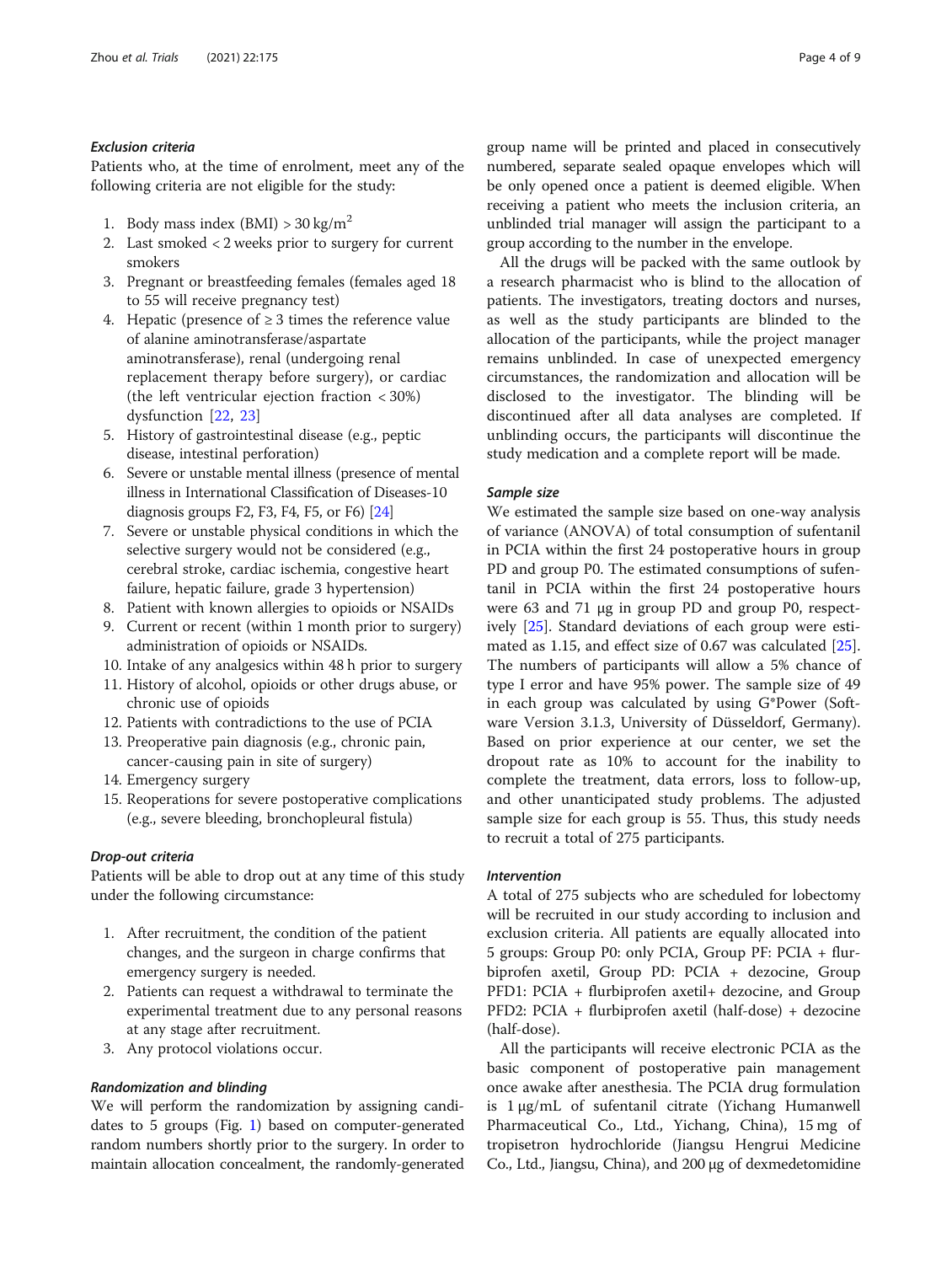(Taiji group·Southwest Pharmaceutical Co., Ltd., Chongqing, China) combined with normal saline into 200 mL solution. The PCIA drug will be administered as a single 2-mL dose at a 10-min locking time, with a maximum dose of 10 mL every hour and a background input quantity of 0.5 mL/h. Other than PCIA, all drugs are administered intravenously by nurses coordinated by the unblinded manager in the trial. None of the experimental drugs are taken orally, eliminating the need to monitor adherence. All the following study analgesics, including PCIA, are discontinued at 72 h after operation. If pain cannot be controlled after 72 postoperative hours, PCIA is continued as a "rescue" analgesic strategy to achieve a pain score of numeric rating scales (NRS)  $\leq$  5. An extra 5 mg of dezocine [Yangtze River Pharmaceutical (Group) Co., Ltd., Yichang, China] via intramuscular injection will be administered when intolerant pain happens. The dosage of added analgesics and administration timepoints will be recorded. If the above analgesic regimens cannot relieve pain, the patient will be withdrawn from the study and allowed additional analgesic regimens which are deemed appropriate, and a complete report will be made.

#### Group P0: only PCIA

Group PF: PCIA + flurbiprofen axetil In addition to PCIA, patients will receive 50 mg flurbiprofen axetil via intravenous injection (Beijing Tide Pharmaceutical Co., Ltd., Beijing, China) when surgery begins as well as on the evening of the day of operation. From the postoperative day (POD) 1, the dosage will be given every 12 h.

Group PD: PCIA+ dezocine In addition to PCIA, 5 mg dezocine (Yangtze River Pharmaceutical (Group) Co., Ltd., Yichang, China) will be intravenous injected when surgery begins as well as on the evening of the day of operation. From POD1, dosage will be given every 12 h.

Group PFD1: PCIA + flurbiprofen axetil + dezocine In addition to PCIA, patients will receive 50 mg flurbiprofen axetil combined with 5 mg dezocine via intravenous injection when surgery begins as well as on the evening of the day of operation. From POD1, the dosage will be given every 12 h.

Group PFD2: PCIA + flurbiprofen axetil (half-dose) + dezocine (half-dose) In addition to PCIA, patients will receive of 25 mg flurbiprofen axetil combined with 2.5 mg dezocine via intravenous injection when surgery begins as well as on the evening of the day of operation. From POD1, the dosage will be given every 12 h.

#### Anesthesia and operations

All operations will be performed under general anesthesia with double-lumen tracheal intubation. Fivelead electrocardiogram (ECG), pulse oxygen saturation (SpO2), bispectral index (BIS), end-tidal carbon dioxide tension (EtCO<sub>2</sub>), and blood pressure (BP) will be recorded during surgery. All surgeons participating in this study have a surgical experience with over 200 lung cancer cases annually. Patients will receive mechanical ventilation with a tidal volume (VT) of 6–8 mL/kg of predicted body weight and a positive end-expiratory pressure (PEEP) of 6–8 cm of water. The fluid infusion speed and volume will be controlled according to urine output, and blood transfusion will be given when necessary. Intraoperative explorations include the examination for pleural effusion, lung fissure, adhesion, tumor invasiveness, etc. The surgery type will be restricted to lobectomy and the choice of thoracotomy or thoracoscopic surgery will be made by the surgeon-in-charge. One 28F chest tube (Yangzhou Hanjiang Huafei Medical Device Factory, Co., Ltd., Hanzhou, China) will be placed in the thoracic cavity from the 7th intercostal space to drain the excessive air and fluid. All patients will be applied the same conventional water-sealed drainage bottle without negative pressure. During the surgery, if the surgeon decides that a patient is no longer a candidate for lobectomy, alternative therapy will be provided, and the patient will be withdrawn from the trial, and a complete report will be made.

#### Study dropouts

All enrolled participants have the right to withdraw from the study for any reason at any time without any negative consequence for current or future treatment. All investigators have the right to terminate the participation of any subject at any time if deemed to be in the participant's best interest. All reasons and circumstances of subject termination or withdrawal will be recorded timely in the case report form (CRF). Any participants who withdraw from this study will continue to be monitored as a part of this protocol, and efficacy and safety data will continue to be recorded. All data will be analyzed according to the intention-to-treat (ITT) principle.

# Patient and public involvement

Patients and public are not involved in the trial design. The final results of this trial will be available to all the patients via letters, phone calls as well as email communication.

#### Statistical analysis

The statistical analysis will follow the ITT principle and a data analysis plan will be confirmed prior to the data being locked for final analysis, including the statistical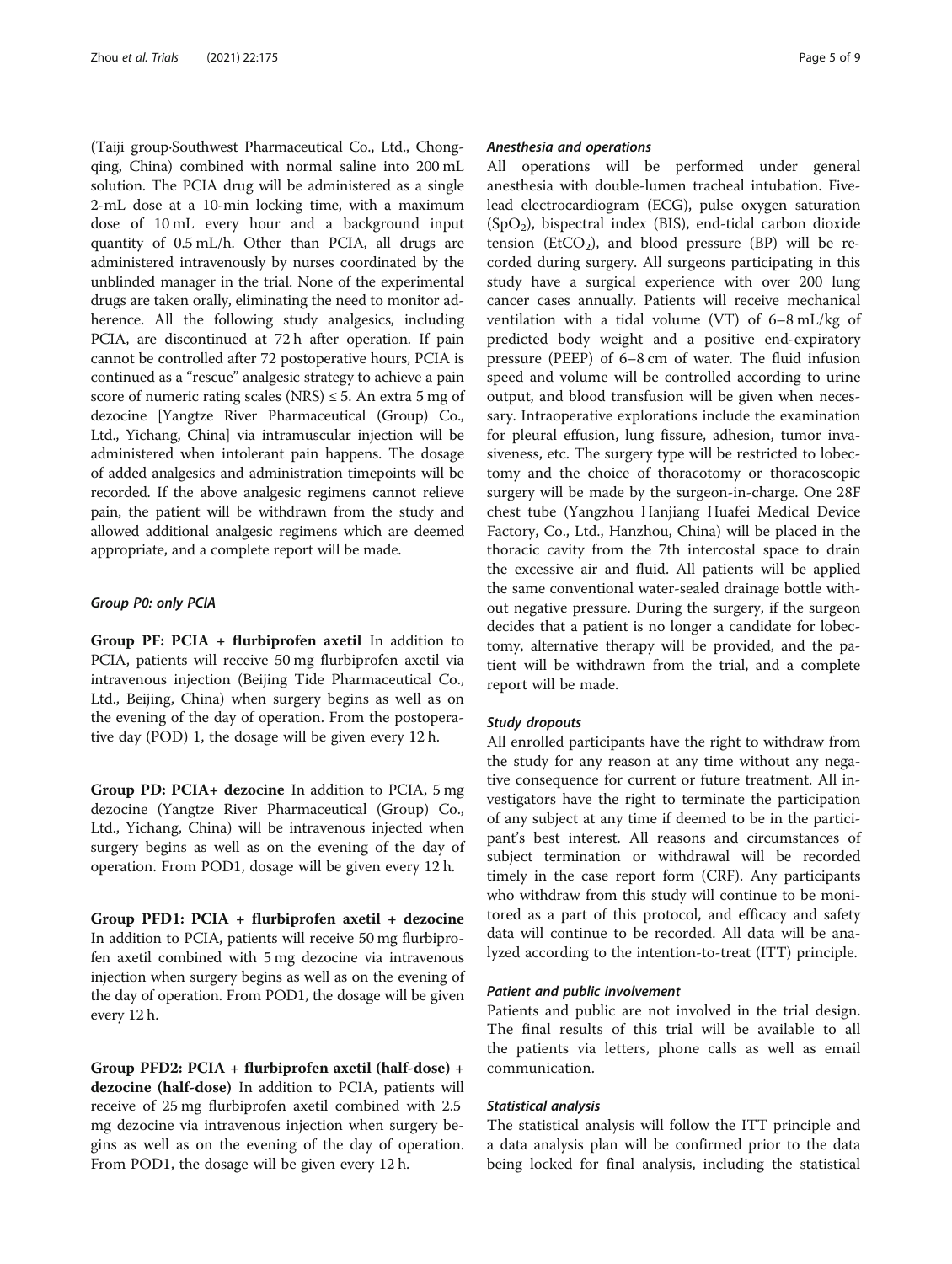methods, description of the missing data, and further quality control to guarantee the robustness of the findings reported. The main contents of the analysis are for the effectiveness and safety of the treatment groups. The analysis of all continuous variables will be presented as mean, standard deviation, median, quartile spacing, and maximum and minimum values. The analysis of all dichotomous variables will be presented as rate, constituent ratio, and hazard ratio. Statistical comparisons among five groups will be mainly conducted with oneway analysis of variance followed by post hoc Tukey's tests, described data [[26](#page-7-0)]. Dichotomous data will be compared with chi-squared tests. Univariate and multivariate logistic regression analysis will also be applied. The factors ( $p < 0.05$ ) in univariate analysis will be used for multivariate analysis. Only when overall difference is significant, two-to-two comparison will be considered. All the data will be checked twice by two independent researchers to guarantee facticity. If dropout rate is higher than the expected 10%, multiple imputation will be used to avoid pitfalls involved with listwise deletion of cases that have missing values [\[27\]](#page-7-0). We will perform explanatory subgroup analysis based on age, gender, comorbidities, surgery type, and so on. The difference between groups will be considered statistically significant if  $p < 0.05$ . No interim analyses are planned. Analysis will only be conducted after enrolment close. All data will be analyzed using SPSS (software version 25.0, Chicago, IL).

#### Study organization

#### Data collection and management

JZ and WC designed the patient-reported outcomes (PRO) content of the trial protocol, and are responsible for PRO contents. All patients' demographic and clinical data will be recorded by investigators independently. Preoperative data will be collected within 3 days after recruitment. Surgery data will be collected within 2 days after the operation. Postoperative data will be collected within 3 days after discharge. For patients discharged home, we will retrieve follow-up information by phone calls, and these data will be recorded within 3 days. The organizational structure of the trial is as follows. The steering committee, which comprises JZ, LL, and administrators at the West China Hospital, has full oversight over the design of the trial. We have a data management safety committee (DMSC) comprised of 5 independent investigators. They will supervise the study protocol adherence and confirm that the CRF is correctly completed and consistent with the original data. If there are any errors or omissions, the investigator will correct them immediately. The raw data will be marked clearly when revising and signed by the investigator with date when the modifications are made. All the data can only be obtained by the study researchers who have signed the

confidential disclosure agreement. We do not plan to collect personal information about potential and enrolled participants beyond what is collected during normal hospitalization. To maintain confidentiality, electronic health information will be encrypted as per hospital protocol. After the trial, personally identifiable information will be omitted and placed in a separate database before any data analysis will be performed. The adherence to the study protocol, data collection, statistical analysis, and related safety issues will be strictly monitored by the Institutional Ethics Committee of West China Hospital, Sichuan University.

#### Adverse effects

Drug adverse effects including nausea, vomiting, dizziness, fatigue, drowsiness, pruritus, abdominal distention, bloating, constipation, euphoria, respiratory depression, and indigestion will be recorded timely. Medical treatment will be applied as necessary. Unexpected severe drug adverse effects will be reported to the ethics committee.

#### Primary and secondary outcomes

The primary outcome is total consumption of sufentanil in PCIA within the first 24 postoperative hours. PCIA sufentanil consumption will be measured automatically by the PCIA pump, and recorded by nurses trained for this trial. The secondary outcomes include (1) the NRS at the 6th, 12th, 24th, 48th, and 72th postoperative hours, and on the 1st, 3rd, and 6th postoperative months at rest and during coughing; data collection timepoints are pre-specified. The NRS, ranging from 0 (no pain) to 10 (worst pain imaginable), will be utilized to assess the severity of postoperative pain for all participants. The NRS is a patient-reported subjective scale, with evidence of its use and interpretation shown elsewhere [\[28\]](#page-8-0). Only the Chinese language version of the NRS question will be used. To minimize avoidable missing data, nurses are required to key in the results into an electronic chart directly after the patient encounter. NRS will be collected by an oral survey administrated by trained nurses to ask in a standardized manner, in the setting of the hospital ward, until discharge. At the 1st, 3rd, and 6th post-operative month, NRS will be asked with phone-call by the follow-up team; (2) the total consumption of sufentanil in PCIA within the first 6, 12, 48, 72 postoperative hours, and the total consumption of sufentanil in "rescue" PCIA; (3) incidence of treatment-related adverse effects: nausea, vomiting, dizziness, fatigue, drowsiness, pruritus, abdominal distention, bloating, constipation, euphoria, respiratory depression, and indigestion, and any adverse events observed by a nurse will also be assessed by an onsite investigator; (4) the cost of analgesia, time to chest tube removal, length of hospital stay, time to pass first flatus; and (5) the serum level of interleukin-1β (IL-1β), IL-6, IL-8,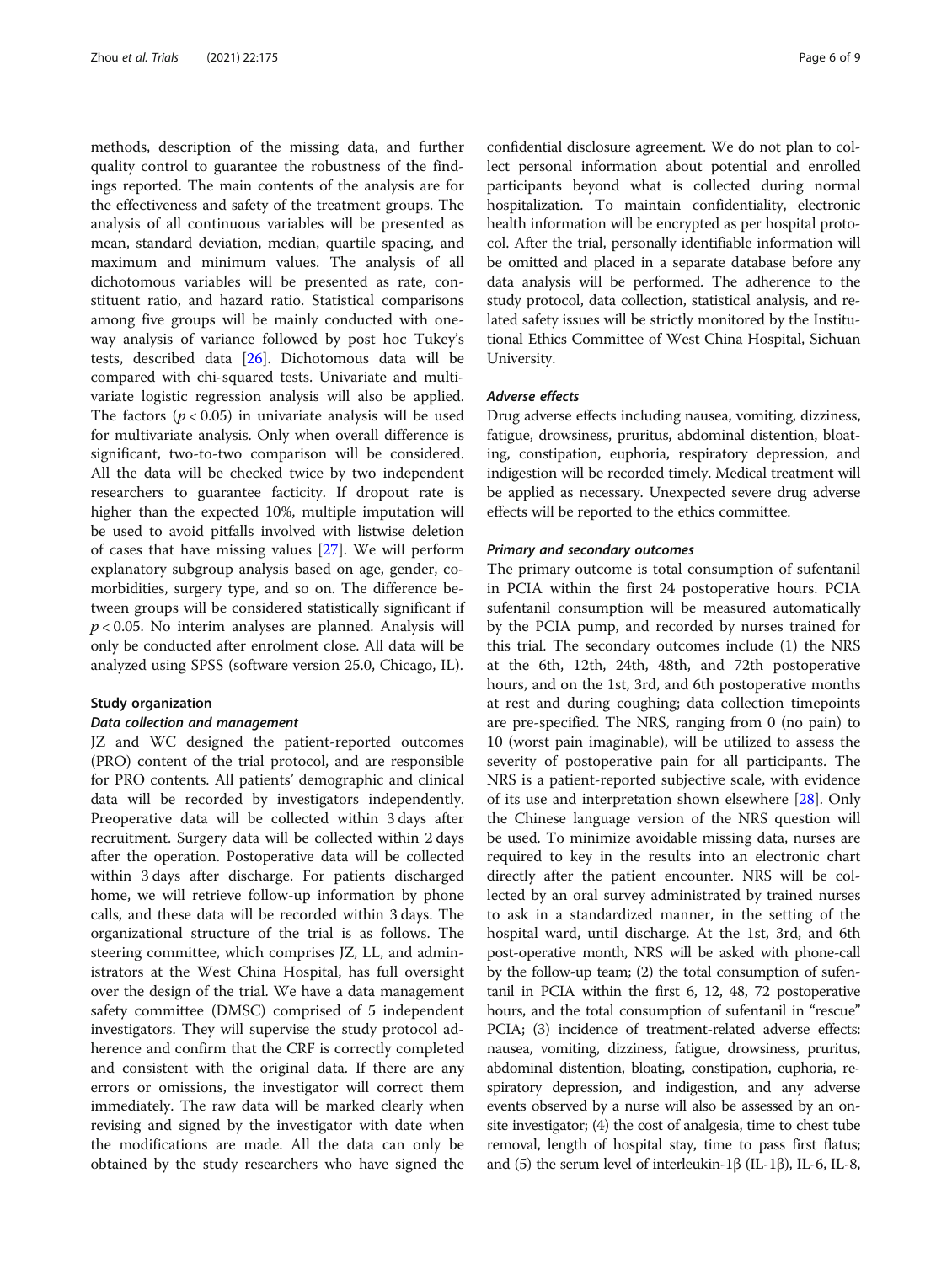<span id="page-6-0"></span>IL-2, tumor necrosis factor-α (TNF-α), C-reactive protein (CRP), prostaglandin E2 (PGE2), and 5-hydroxytryptamine (5-HT). Collection of blood samples for cytokine studies would be performed by trained nurses. The laboratory evaluation would be conducted by technicians in the Department of Laboratory Medicine, blinded to treatment groups. Laboratory results will be placed in the electronic chart. Specimens will be destroyed and not stored for ancillary studies.

#### Adverse event

In this study, the adverse event is defined as any untoward treatment-related medical occurrence, including any treatment-related unfavorable and unintended sign, symptom, or disease. Within 30 days after the last treatment of this protocol, any newly occurring events or previous conditions (level of postoperative pain) increased in intensity or frequency would be considered as the adverse event. Lack of efficacy before the study end would not be considered an adverse event. The adverse event would be evaluated and reported to the principal investigator according to Common Terminology Criteria for Adverse Events (v4.03) [[29\]](#page-8-0).

#### **Auditing**

The ethics committee will conduct local monitoring of trial quality after the first patients have been enrolled. The trial database provides on-going data quality checking, including the recruitment rate, data quality, and adverse event reporting.

# **Discussion**

Sufficient postoperative pain control is essential to surgical outcomes and postoperative recovery [[30\]](#page-8-0). Dezocine and flurbiprofen axetil, representatives of opioids and NSAIDs, respectively, are important components of perioperative pain management [[20](#page-7-0), [31](#page-8-0), [32\]](#page-8-0), and the combined application of the two differentially acting drugs is becoming widely accepted. Our center generally adopted a combination of PCIA sufentanil with intravenous flurbiprofen or parecoxib sodium. Oral opioids are only used when needed. Adverse effects of dezocine, including nausea, vomiting, respiratory depression, and opioid withdrawal, are frequently reported and can be life-threatening in severe cases. Likewise, flurbiprofen axetil use can be complicated by nausea, vomiting, diarrhea, and perforation of gastrointestinal tracts. Nevertheless, our study indicated a minimization of adverse effects with maximization of analgesic effects by incorporating flurbiprofen axetil to dezocine. A paucity of data investigating the synergistic antinociceptive effect and the resultant decrease of adverse effects left the optimal regimen undefined. To fill this gap of knowledge, we will conduct this clinical trial to find the optimal

analgesic regimen for the pain management after lobectomy. This study will investigate the pain score-NRS, the incidence of drug-related adverse effects, and the precise total consumption of sufentanil in PCIA.

Several limitations of this trial should be noted. First, the characteristics of single-center trial, along with the limited availability of dezocine, will limit the generalizability of the study. A multiple-center large-sample clinical trial may be warranted in the future. Second, a diverse group of participants may be enrolled which could potentially affect the final results. Third, individual threshold of pain perception and the duration of surgery demanded by individual conditions may have an impact on the severity of postoperative pain. Thus, we should cautiously interpret our results.

To our knowledge, this study will be the first RCT on the analgesic effects and drug-related adverse events of combined dezocine and flurbiprofen axetil after lobectomy. This study may contribute to decision-making when an individualized pain control is requested and achieve the optimal regimen with the least complications and the most satisfactory.

# Trial status

Enrolment is not begun. Participant recruitment start date is planned to be June 1, 2020. The approximate recruitment end date is May 31, 2021. The protocol version is Version 2.0, dated August 24, 2018.

#### Supplementary Information

The online version contains supplementary material available at [https://doi.](https://doi.org/10.1186/s13063-021-05108-9) [org/10.1186/s13063-021-05108-9.](https://doi.org/10.1186/s13063-021-05108-9)

Additional file 1. SPIRIT 2013 checklist: recommended items to address in a clinical trial protocol and related documents.

#### Abbreviations

PCIA: Patient-controlled intravenous analgesia; NRS: Numeric rating scales; NSAIDs: Non-steroidal anti-inflammatory drugs; RCT: Randomized controlled trial; ECG: Electrocardiogram; SpO2: Pulse oxygen saturation; BIS: Bispectral index; EtCO2: End-tidal carbon dioxide tension; BP: Blood pressure; VT: Tidal volume; PEEP: Positive end-expiratory pressure; CRF: Case report form; ITT: Intention-to-treat; PRO: Patient-reported outcomes; DMSC: Data management safety committee; IL-: Interleukin-; TNF-α: tumor necrosis factorα; CRP: C-reactive protein; PGE2: Prostaglandin E2; 5-HT: 5-hydroxytryptamine

#### Acknowledgements

Not applicable.

#### Authors' contributions

To be eligible for authorship, individuals must have critically contributed to the design and/or execution of the study, have oversight of the study, and are responsible for successive revisions of the manuscript. Professional writers will not be employed for the preparation of the manuscript. LL and JZ conceived of the study, finished its design and coordination. JZ, QP, LL, WC, and LL conducted reference collection and developed the protocol. JZ and BC drafted the manuscript. WC and YH provided critical changes to successive versions of the manuscript. All authors read and approved the final manuscript. JZ and WC designed the patient-reported outcomes (PRO) content of the trial protocol, and are responsible for PRO contents. The allocation sequence will be generated by JZ. The trial coordinator, QP will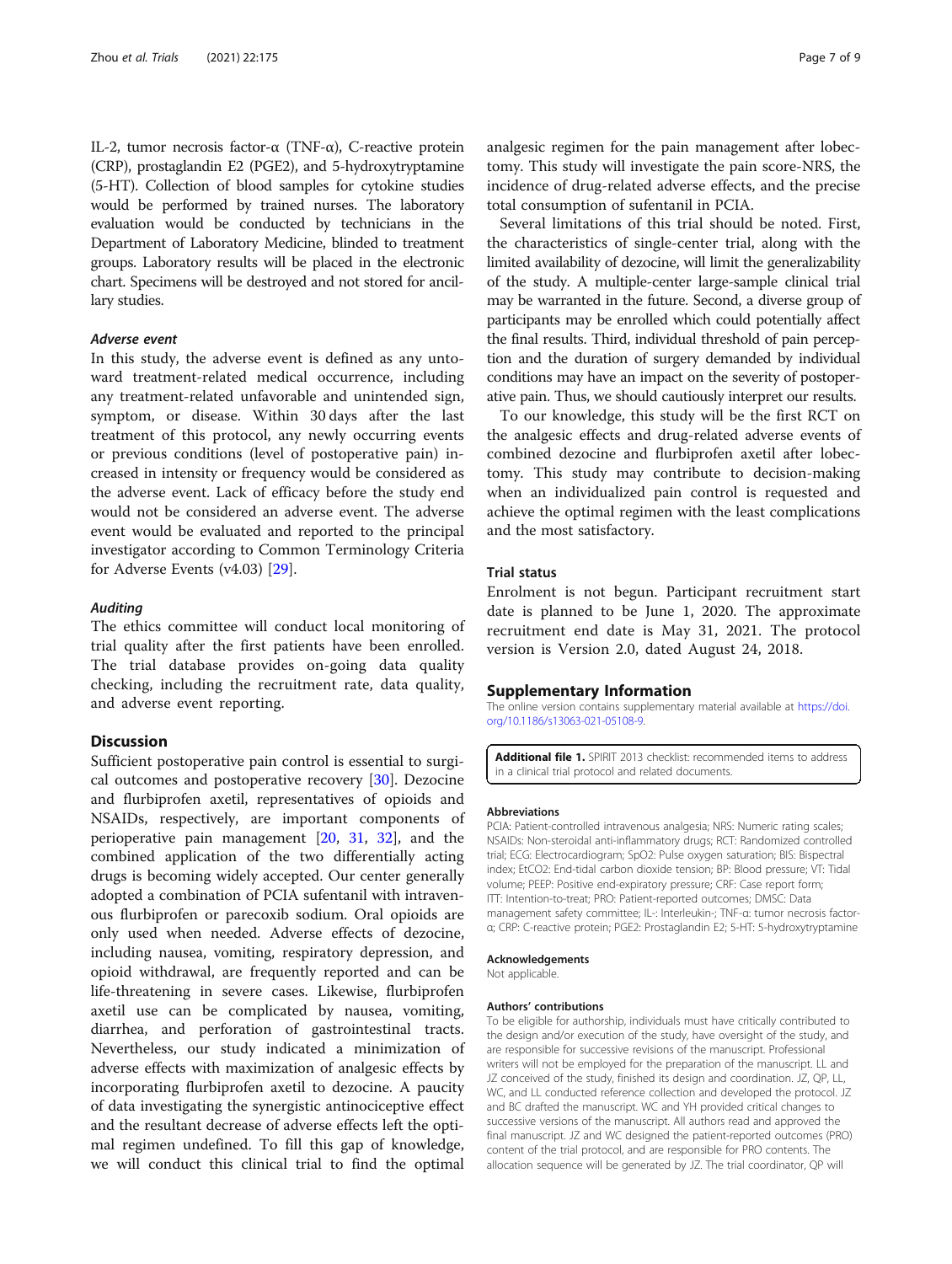<span id="page-7-0"></span>enroll participants. The unblinded trial manager, WC will assign participants to interventions. JZ, QP, and LL will participate in statistics analysis.

#### Funding

This work was supported by Key Science and Technology Program of Sichuan Province, China (2016FZ0118) (to Dr. Lunxu Liu), 1.3.5 Project for Disciplines of Excellence, West China Hospital, Sichuan University (ZYGD18021, ZYJC18009) (to Dr. Lunxu Liu), and 1.3.5 Project for Disciplines of Excellence-Clinical Research Incubation Project, West China Hospital, Sichuan University (2019HXFH060) (to Dr. Qiang Pu). The funder played no role in the study design or drafting of the protocol and will have no authority over the collection, management, analysis, or interpretation of data.

#### Availability of data and materials

Results of this study are going to be published in a peer-reviewed journal. There are plans to publish the full statistical code in the final manuscript of the RCT after the trial has ended. There are no concrete plans to publish a participant-level dataset at this time.

#### Ethics approval and consent to participate

Ethical approval has been obtained from the Institutional Ethics Committee for Clinical Research of West China Hospital, Sichuan University (NO. 2018- 289). Only participants who have provided informed consent in writing will be recruited.

The protocol is made available in the Chinese CTR database. Important protocol modifications, such as changes to eligibility criteria or measured outcomes, will be reported to investigators and ethics committees before the change is implemented. If approved, the protocol changes will then be communicated to trial registries, journals, and external regulators.

#### Consent for publication

Not applicable.

#### Competing interests

The authors declare they have no competing interests.

#### Author details

<sup>1</sup>Department of Thoracic Surgery, West China Hospital, Sichuan University, Chengdu, No. 37, Guoxue Alley, Chengdu 610041, Sichuan, China. <sup>2</sup>West China School of Medicine, Sichuan University, Chengdu, China. <sup>3</sup>Sidney Kimmel School of Medicine, Thomas Jefferson University, Philadelphia, PA, USA. <sup>4</sup> Department of Anesthesiology, West China Hospital, Sichuan University, Chengdu, China. <sup>5</sup>Western China Collaborative Innovation Center for Early Diagnosis and Multidisciplinary Therapy of Lung Cancer, Sichuan University, Chengdu, China.

#### Received: 29 April 2020 Accepted: 7 February 2021 Published online: 01 March 2021

#### References

- 1. Alzahrani T. Pain relief following thoracic surgical procedures: a literature review of the uncommon techniques. Saudi J Anaesth. 2017;11(3):327–31.
- 2. Gan TJ, Habib AS, Miller TE, White W, Apfelbaum JL. Incidence, patient satisfaction, and perceptions of post-surgical pain: results from a US national survey. Curr Med Res Opin. 2014;30(1):149–60.
- 3. Apfelbaum JL, Chen C, Mehta SS, Gan TJ. Postoperative pain experience: results from a national survey suggest postoperative pain continues to be undermanaged. Anesthesia Analgesia. 2003;97(2):534–40 table of contents.
- Ried M, Schilling C, Potzger T, Ittner KP, Rupp A, Szoke T, et al. Prospective, comparative study of the On-Q(R) PainBuster(R) postoperative pain relief system and thoracic epidural analgesia after thoracic surgery. J Cardiothorac Vasc Anesth. 2014;28(4):973–8.
- 5. Offner KA, Loop T. Pathophysiology and epidemiology of pain in thoracic surgery. Anasthesiol Intensivmed Notfallmed Schmerzther. 2012; 47(9):568–75.
- Rawal N. Current issues in postoperative pain management. Eur J Anaesthesiol. 2016;33(3):160–71.
- 7. Zhou Y, Huang JX, Lu XH, Zhang YF, Zhang W. Patient-controlled intravenous analgesia for non-small cell lung cancer patient after thoracotomy. J Cancer Res Ther. 2015;11(Suppl 1):C128–30.
- 8. Esme H, Apiliogullari B, Duran FM, Yoldas B, Bekci TT. Comparison between intermittent intravenous analgesia and intermittent paravertebral subpleural analgesia for pain relief after thoracotomy. Eur J Cardio Thoracic Surg. 2012; 41(1):10–3.
- 9. Bottiger BA, Esper SA, Stafford-Smith M. Pain management strategies for thoracotomy and thoracic pain syndromes. Semin Cardiothorac Vasc Anesth. 2014;18(1):45–56.
- 10. Baidya DK, Khanna P, Maitra S. Analgesic efficacy and safety of thoracic paravertebral and epidural analgesia for thoracic surgery: a systematic review and meta-analysis. Interact Cardiovasc Thorac Surg. 2014;18(5):626–35.
- 11. Liu F, Zhang J, Zhang HK, Zhao YQ, Liang P, Zuo YX. Thoracic paravertebral block in the PACU for immediate postoperative pain relief after videoassisted thoracoscopic surgery. Zhonghua Yi Xue Za Zhi. 2017;97(2):119–22.
- 12. Zhang X, Shu L, Lin C, Yang P, Zhou Y, Wang Q, et al. Comparison between intraoperative two-space injection thoracic paravertebral block and wound infiltration as a component of multimodal analgesia for postoperative pain management after video-assisted thoracoscopic lobectomy: a randomized controlled trial. J Cardiothorac Vasc Anesth. 2015;29(6):1550–6.
- 13. Osipova NA, Petrova VV, Lastukhin AV, Kudriavtsev SB, Vashakmadze LA, Khomiakov VM. Prevention and treatment of postoperative pain syndrome in extensive thoracoabdominal oncological surgery. Anesteziol Reanimatol. 2010;3:29–33.
- 14. Lovich-Sapola J, Smith CE, Brandt CP. Postoperative pain control. Surg Clin North Am. 2015;95(2):301–18.
- 15. Xiao X, Zhang Q, Ouyang Z, Guo X. Comparison of perioperative flurbiprofen axetil or celecoxib administration for pain management after total-knee arthroplasty: a retrospective study. Medicine. 2018;97(37):e12391.
- 16. Elmore B, Nguyen V, Blank R, Yount K, Lau C. Pain management following thoracic surgery. Thorac Surg Clin. 2015;25(4):393–409.
- 17. Wang YX, Mao XF, Li TF, Gong N, Zhang MZ. Dezocine exhibits antihypersensitivity activities in neuropathy through spinal mu-opioid receptor activation and norepinephrine reuptake inhibition. Sci Rep. 2017;7: 43137.
- 18. Wu L, Dong YP, Sun L, Sun L. Low concentration of dezocine in combination with morphine enhance the postoperative analgesia for thoracotomy. J Cardiothorac Vasc Anesth. 2015;29(4):950–4.
- 19. Yin Y, Yi Y, Yu J, Sun X, Liu C, Xu F. Effects of flurbiprofen on serum level of interleukin-6, prostacyclin and corticosteroid A2 in patients with bone metastases of cancer. Oncol Lett. 2018;15(2):1545–8.
- 20. Wu TT, Wang ZG, Ou WL, Wang J, Yao GQ, Yang B, et al. Intravenous flurbiprofen axetil enhances analgesic effect of opioids in patients with refractory cancer pain by increasing plasma beta-endorphin. Asian Pacific J Cancer Prev. 2014;15(24):10855–60.
- 21. Nature S. Nature Index 2020 Annual Tables-Top healthcare institutions 2020 [Available from: [https://www.natureindex.com/annual-tables/2020/](https://www.natureindex.com/annual-tables/2020/institution/healthcare/all) [institution/healthcare/all.](https://www.natureindex.com/annual-tables/2020/institution/healthcare/all) Accessed 20 Nov 2020.
- 22. de Leeuw TG, Mangiarini L, Lundin R, Kaguelidou F, van der Zanden T, Pasqua OD, et al. Gabapentin as add-on to morphine for severe neuropathic or mixed pain in children from age 3 months to 18 years evaluation of the safety, pharmacokinetics, and efficacy of a new gabapentin liquid formulation: study protocol for a randomized controlled trial. Trials. 2019;20(1):49.
- 23. Ni C, Masters J, Zhu L, Yu W, Jiao Y, Yang Y, et al. Study design of the DAS-OLT trial: a randomized controlled trial to evaluate the impact of dexmedetomidine on early allograft dysfunction following liver transplantation. Trials. 2020;21(1):582.
- 24. Mueller-Stierlin AS, Meixner F, Kohlmann A, Schumacher M, Hansel A, Pouwels M, et al. Effectiveness and cost-effectiveness of a community-based mental health care programme (GBV) for people with severe mental illness in Germany: study protocol for a randomised controlled trial. Trials. 2020; 21(1):598.
- 25. Zhou L, Zhang Y, Sun H, Hu R, Wang J, Xu G. Effect of preemptive dezocine before general anesthesia on postoperative analgesia in patients undergoing laparoscopic cholecystectomy: a prospective observational study. Medicine. 2018;97(39):e12533.
- 26. Liu Z, Lu H, He G, Ma H, Wang J. Non-steroidal anti-inflammatory drugs reduce the stress response during sevoflurane anesthesia. Acta Anaesthesiol Scand. 2012;56(7):890–5.
- 27. Sterne JA, White IR, Carlin JB, Spratt M, Royston P, Kenward MG, et al. Multiple imputation for missing data in epidemiological and clinical research: potential and pitfalls. BMJ. 2009;338:b2393.